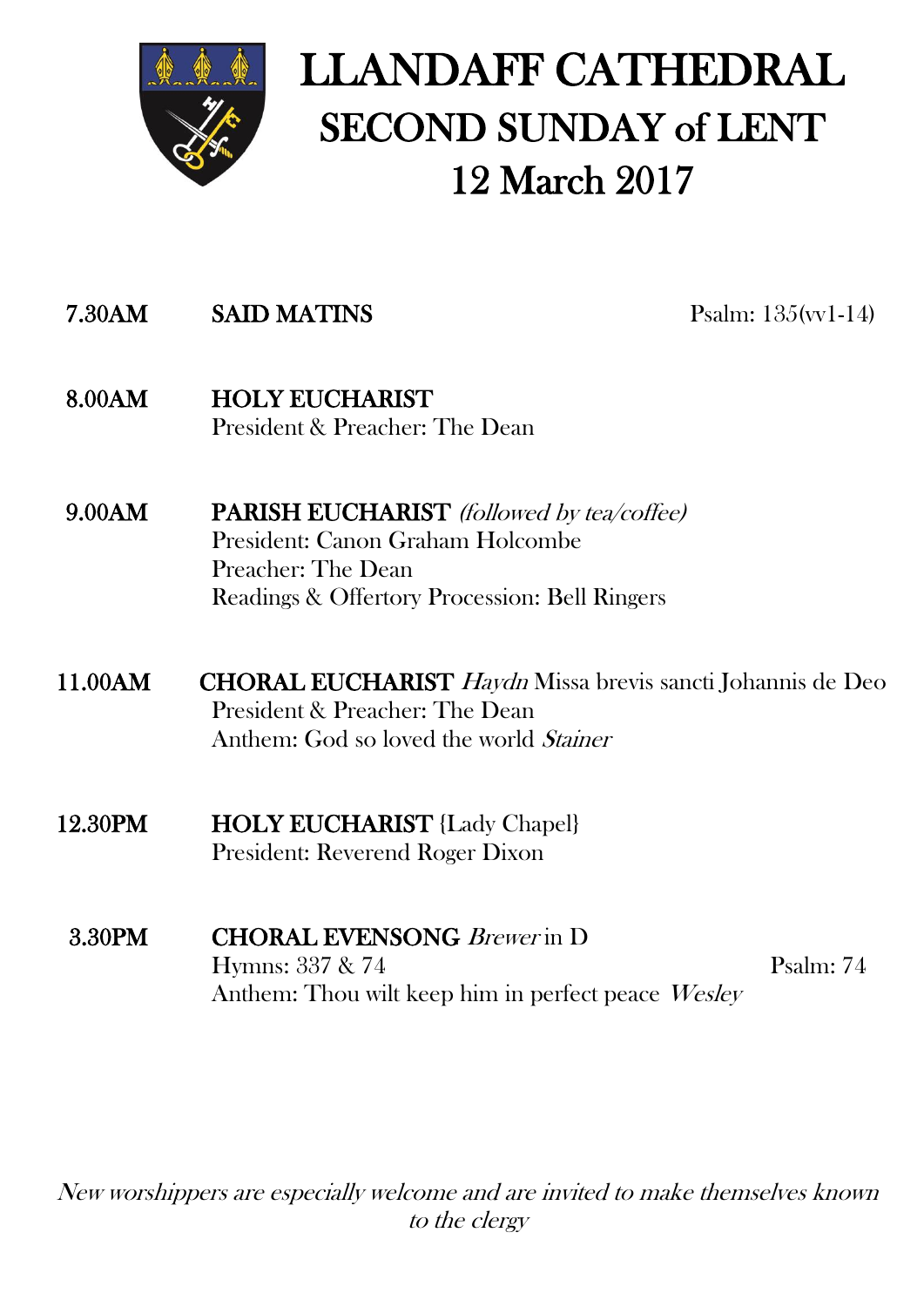#### Sunday 12 March 2017: THE SECOND SUNDAY OF LENT

#### Collect

Almighty God, you show to those who are in error the light of your truth, that they may return to the way of righteousness: grant that all who are admitted into the fellowship of Christ's religion, may reject those things that are contrary to their baptism, and follow in the way of Jesus Christ our Lord; who is alive and reigns with you and the Holy Spirit, one God, now and for ever. Amen

## A reading from Genesis  $\blacksquare$  1 – 4

Now the Lord said to Abram, 'Go from your country and your kindred and your father's house to the land that I will show you.I will make of you a great nation, and I will bless you, and make your name great, so that you will be a blessing.I will bless those who bless you, and the one who curses you I will curse; and in you all the families of the earth shall be blessed.' So Abram went, as the Lord had told him; and Lot went with him.

This is the word of the Lord. Thanks be to God.

### Psalm 121

- 1I will lift up mine eyes unto the hills: from whence cometh my help?
- 2 My help cometh from the Lord: who hath made heaven and earth.
- 3 He will not suffer thy foot to be moved: and he that keepeth thee will not sleep.
- 4 Behold he that keepeth Israel: shall neither slumber nor sleep.
- 5 The Lord himself is thy keeper: the Lord upon thy right hand shall give thee shade;
- 6 The sun shall not strike thee by day: neither shall the moon by night.
- 7 The Lord shall preserve thee from all evil: yea it is he that shall keep thee safe.
- 8 The Lord shall preserve thy going out and thy coming in: from this time forth for evermore.

### A reading from St Paul's letter to the Romans Romans 4.  $1 - 5$ ,  $13 - 17$

What then are we to say was gained by Abraham, our ancestor according to the flesh? For if Abraham was justified by works, he has something to boast about, but not before God.For what does the scripture say? 'Abraham believed God, and it was reckoned to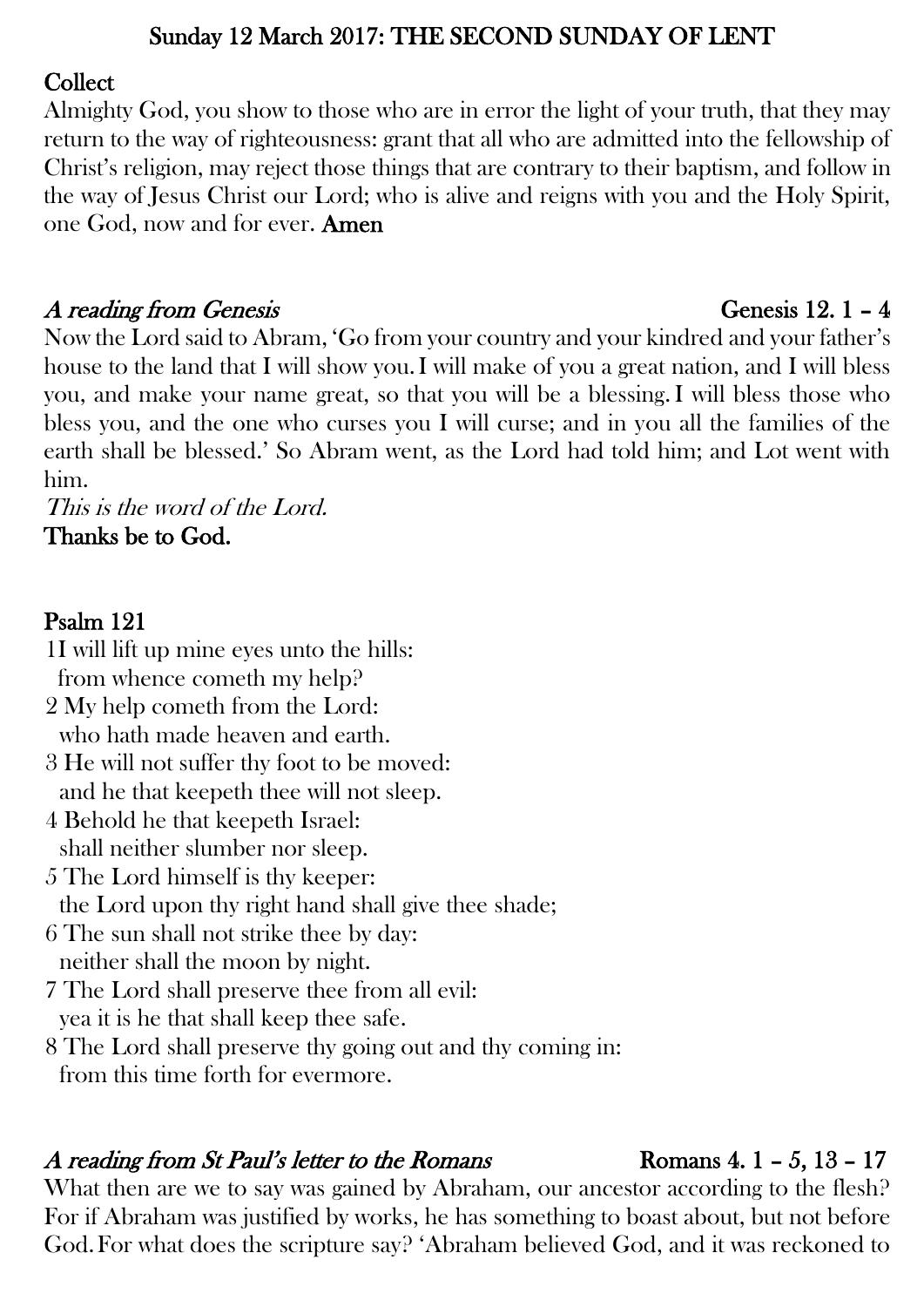him as righteousness.'Now to one who works, wages are not reckoned as a gift but as something due.But to one who without works trusts him who justifies the ungodly, such faith is reckoned as righteousness. For the promise that he would inherit the world did not come to Abraham or to his descendants through the law but through the righteousness of faith. If it is the adherents of the law who are to be the heirs, faith is null and the promise is void. For the law brings wrath; but where there is no law, neither is there violation. For this reason it depends on faith, in order that the promise may rest on grace and be guaranteed to all his descendants, not only to the adherents of the law but also to those who share the faith of Abraham (for he is the father of all of us, as it is written, 'I have made you the father of many nations')—in the presence of the God in whom he believed, who gives life to the dead and calls into existence the things that do not exist.

This is the word of the Lord. Thanks be to God.

#### Listen to the Gospel of Christ according to Saint John 3. 1 - 17 Glory to you, O Lord.

Now there was a Pharisee named Nicodemus, a leader of the Jews.He came to Jesus by night and said to him, 'Rabbi, we know that you are a teacher who has come from God; for no one can do these signs that you do apart from the presence of God.' Jesus answered him, 'Very truly, I tell you, no one can see the kingdom of God without being born from above.'Nicodemus said to him, 'How can anyone be born after having grown old? Can one enter a second time into the mother's womb and be born?' Jesus answered, 'Very truly, I tell you, no one can enter the kingdom of God without being born of water and Spirit.What is born of the flesh is flesh, and what is born of the Spirit is spirit.Do not be astonished that I said to you, "You must be born from above."The wind blows where it chooses, and you hear the sound of it, but you do not know where it comes from or where it goes. So it is with everyone who is born of the Spirit.' Nicodemus said to him, 'How can these things be?' Jesus answered him, 'Are you a teacher of Israel, and yet you do not understand these things? 'Very truly, I tell you, we speak of what we know and testify to what we have seen; yet you do not receive our testimony.If I have told you about earthly things and you do not believe, how can you believe if I tell you about heavenly things? No one has ascended into heaven except the one who descended from heaven, the Son of Man.And just as Moses lifted up the serpent in the wilderness, so must the Son of Man be lifted up, that whoever believes in him may have eternal life. 'For God so loved the world that he gave his only Son, so that everyone who believes in him may not perish but may have eternal life. 'Indeed, God did not send the Son into the world to condemn the world, but in order that the world might be saved through him.

This is the Gospel of the Lord. Praise to you, O Christ.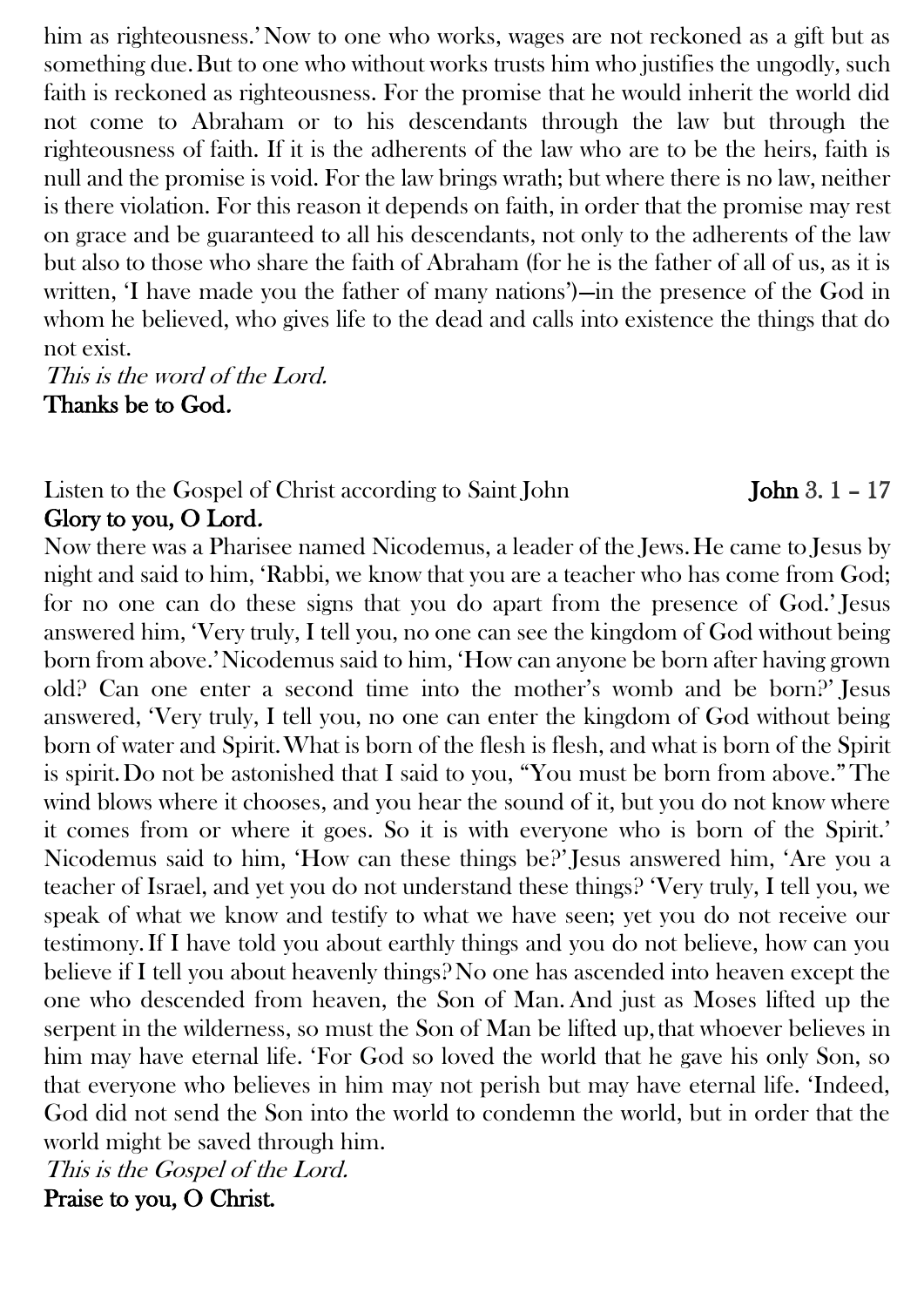## HYMNS AT THE 11AM CHORAL EUCHARIST

## THE PROCESSIONAL HYMN

The God of Abraham praise Who reigns enthroned above, Ancient of everlasting days, And God of love: To him uplift your voice, At whose supreme command From earth we rise and seek the joys At his right hand.

There dwells the Lord our King, The Lord our Righteousness, Triumphant o'er the world and sin, The Prince of Peace: On Sion's sacred height His kingdom he maintains, And glorious with his saints in light For ever reigns.

Before the great Three-One They all exulting stand, And tell the wonders he has done Throughout the land: The listening spheres attend, And swell the growing fame, And sing in songs which never end The wondrous name.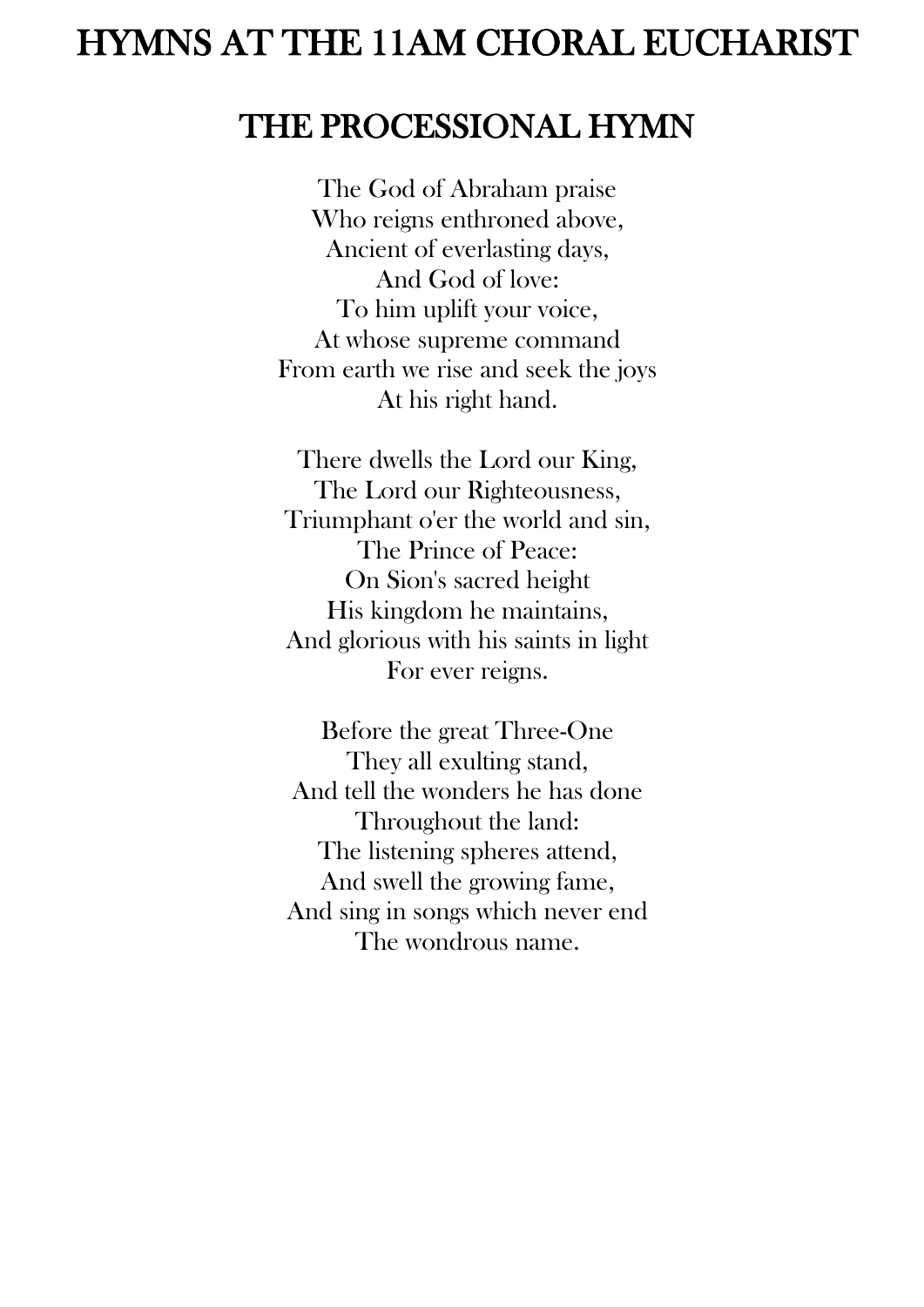The God who reigns on high The great archangels sing, And "Holy, holy, holy" cry "Almighty King!" Who was, and is the same, And evermore shall be: Eternal Father, great I AM, We worship thee."

The whole triumphant host Give thanks to God on high: "Hail, Father, Son, and Holy Ghost" They ever cry: Hail, Abraham's God and mine! (I join the heavenly lays) All might and majesty are thine, And endless praise.

Words: Thomas Olivers (1725 – 99) based on the Hebrew Yigdal Tune: Leoni Hebrew melody (adapted c1770)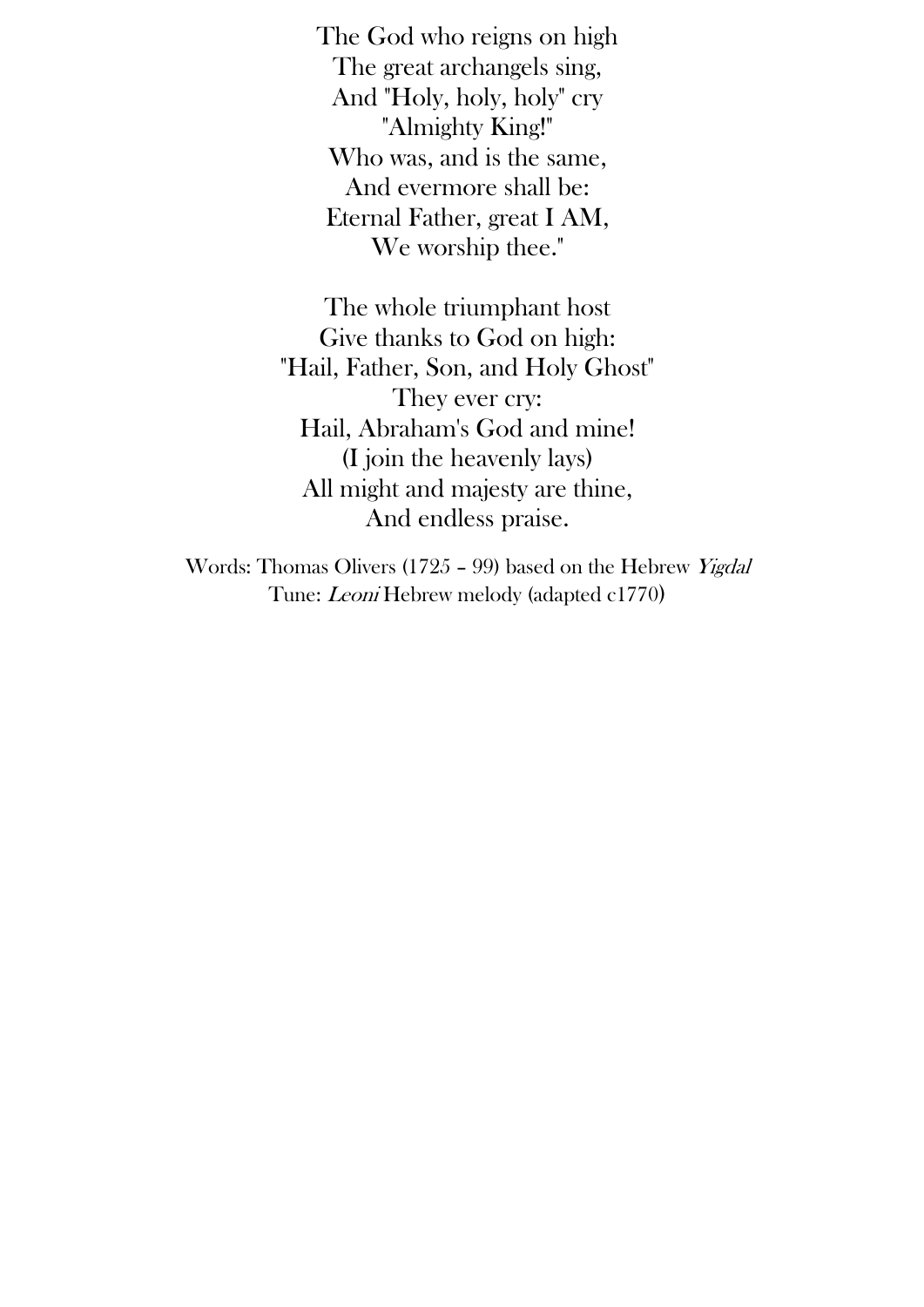## OFFERTORY HYMN

Immortal love for ever full, For ever flowing free, For ever shared, for ever whole, A never-ebbing sea!

Our outward lips confess the name, All other names above; Love only knoweth whence it came And comprehendeth love.

We may not climb the heavenly steeps To bring the Lord Christ down; In vain we search the lowest deeps, For him no depths can drown;

But warm, sweet, tender, even yet A present help is he; And faith still has its Olivet, And love its Galilee.

The healing of his seamless dress Is by our beds of pain; We touch him in life's throng and press, And we are whole again.

Through him the first fond prayers are said Our lips of childhood frame; The last low whispers of our dead Are burdened with his name.

> Alone, O Love ineffable, Thy saving name is given; To turn aside from thee is hell, To walk with thee is heaven.

Words: John Whittier (1807 – 92) Tune: Bishopthorpe (St.Paul's) Jeremiah Clarke (c1673 – 1707)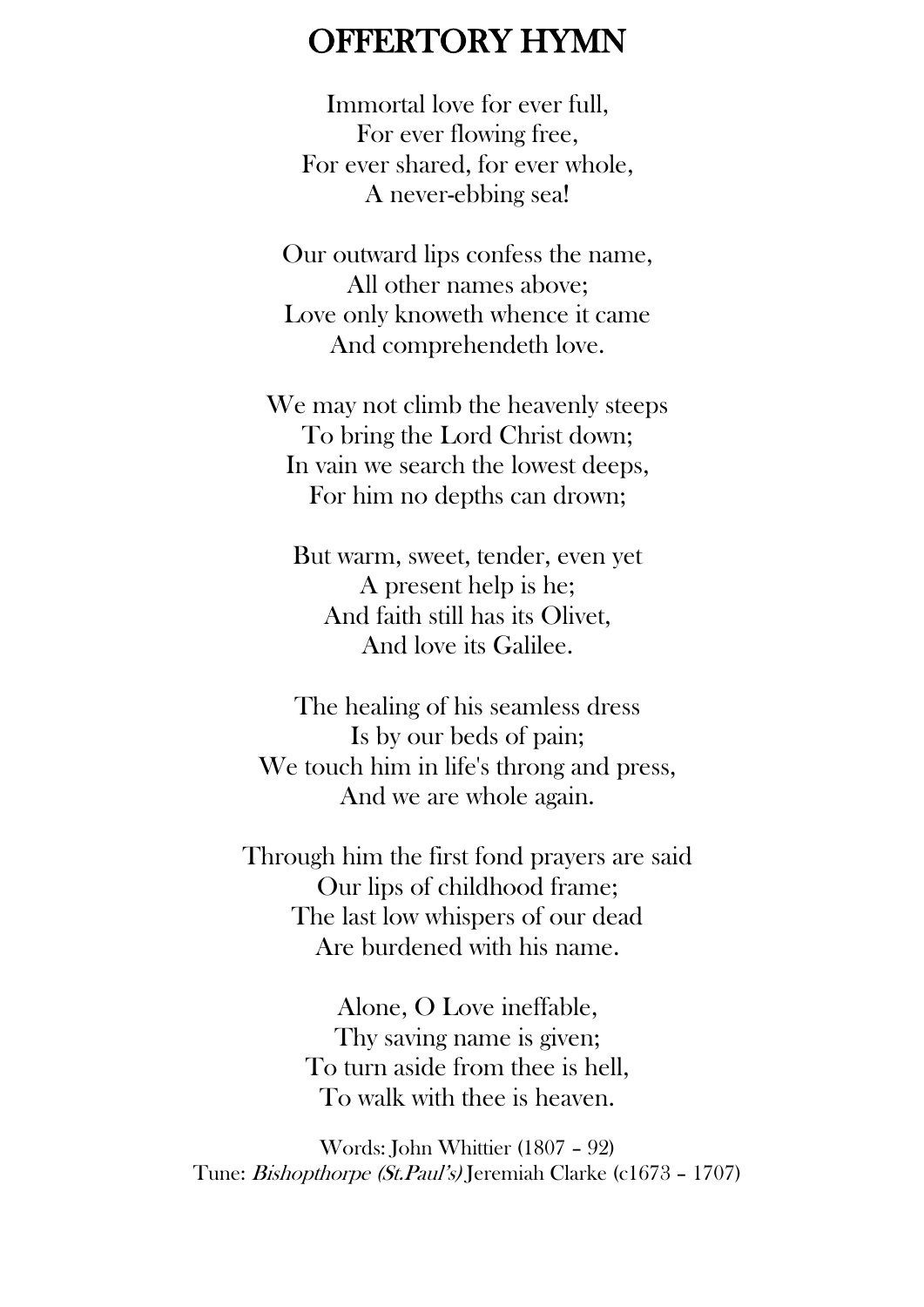## POST COMMUNION HYMN

Stand up! stand up for Jesus! Ye soldiers of the Cross; Lift high his royal banner, It must not suffer loss. From victory unto victory His army shall he lead, Till every foe is vanquished, And Christ is Lord indeed.

Stand up! stand up for Jesus! The trumpet call obey, Forth to the mighty conflict In this his glorious day. Ye that are men now serve him Against unnumbered foes; Let courage rise with danger, And strength to strength oppose.

Stand up! stand up for Jesus! Stand in his strength alone; The arm of flesh will fail you, Ye dare not trust your own. Put on the gospel armour, Each piece put on with prayer; Where duty calls or danger, Be never wanting there!

Stand up! stand up for Jesus! The strife will not be long; This day the noise of battle, The next the victor's song. To him that overcometh A crown of life shall be; He with the King of Glory Shall reign eternally.

Words: George Duffield (1818 – 88) Music: Morning Light (G.J.Webb 1803 – 87)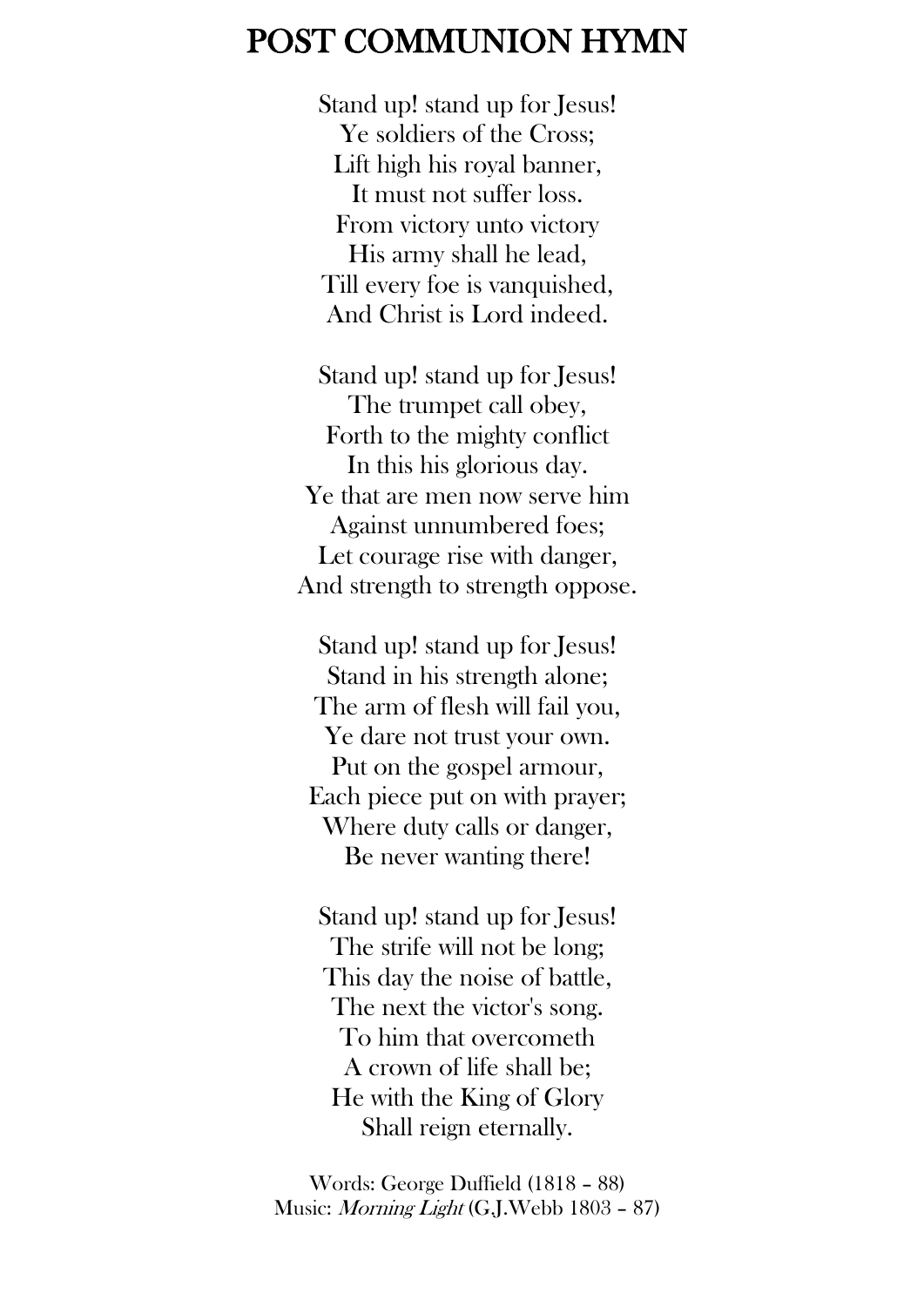## SERVICES THIS WEEK

|                                | <b>Holy Eucharist</b>                    | Evensong                |
|--------------------------------|------------------------------------------|-------------------------|
| Monday                         | 9.30am                                   | $5.15 \text{pm}$ (sung) |
| Tuesday                        | 9.30am Yr Offeren<br>12.00 <sub>pm</sub> | $5.15 \text{pm}$ (sung) |
| Wednesday                      | 9.30am<br>7.30pm Lenten Reflections      | $5.15 \text{pm}$ (sung) |
| <b>Thursday</b>                | 10.00am Yr Offeren<br>11.00am            | $5.15 \text{pm}$ (sung) |
| Friday<br>Patrick              | 9.30am                                   | $5.15 \text{pm}$ (sung) |
| Saturday<br>Cyril of Jerusalem | 9.30am                                   | $5.15 \text{pm}$ (said) |

## WEEKLY PRAYER INTENTIONS

| Sunday:    | Dioceses of Maseno South & Maseno West (Kenya)<br>Cardiff, Dewi Sant: Rev'd Dyfrig Lloyd                                                                                                 |
|------------|------------------------------------------------------------------------------------------------------------------------------------------------------------------------------------------|
| Monday:    | Diocese of Massachusetts (I, The Episcopal Church)<br>Cardiff St German w St Saviour                                                                                                     |
| Tuesday:   | Diocese of Masvingo (Central Africa)<br>Cardiff St Mary, Rev'd Dean Atkins<br>St Mary's (CW) Primary School, Nicola Pritchard, the Staff and Pupils.                                     |
| Wednesday: | Diocese of Matabeleland (Central Africa)<br>The Department for Communications, Alison Young &<br>Rev'd David Morris                                                                      |
| Thursday:  | Diocese of Matlosane (Southern Africa)<br>Grangetown, St Paul w St Dyfrig & St Samson: The Rev'd David Morris<br>St Paul's (CW) Primary School, Mrs Morteo, the Staff and Pupils.        |
| Friday:    | Diocese of Meath & Kildare (Dublin, Ireland)<br>City Church of St John the Baptist, Canon Dr Sarah Rowland-Jones<br>Tredegarville (CW) Primary School, Emma Laing, the Staff and Pupils. |
| Saturday:  | Diocese of Mbaise (Nigeria)<br>Cathays, Rev'd Caroline Downs<br>St. Monica's (CW) Primary School, Abbi Beacon, the Staff and Pupils.                                                     |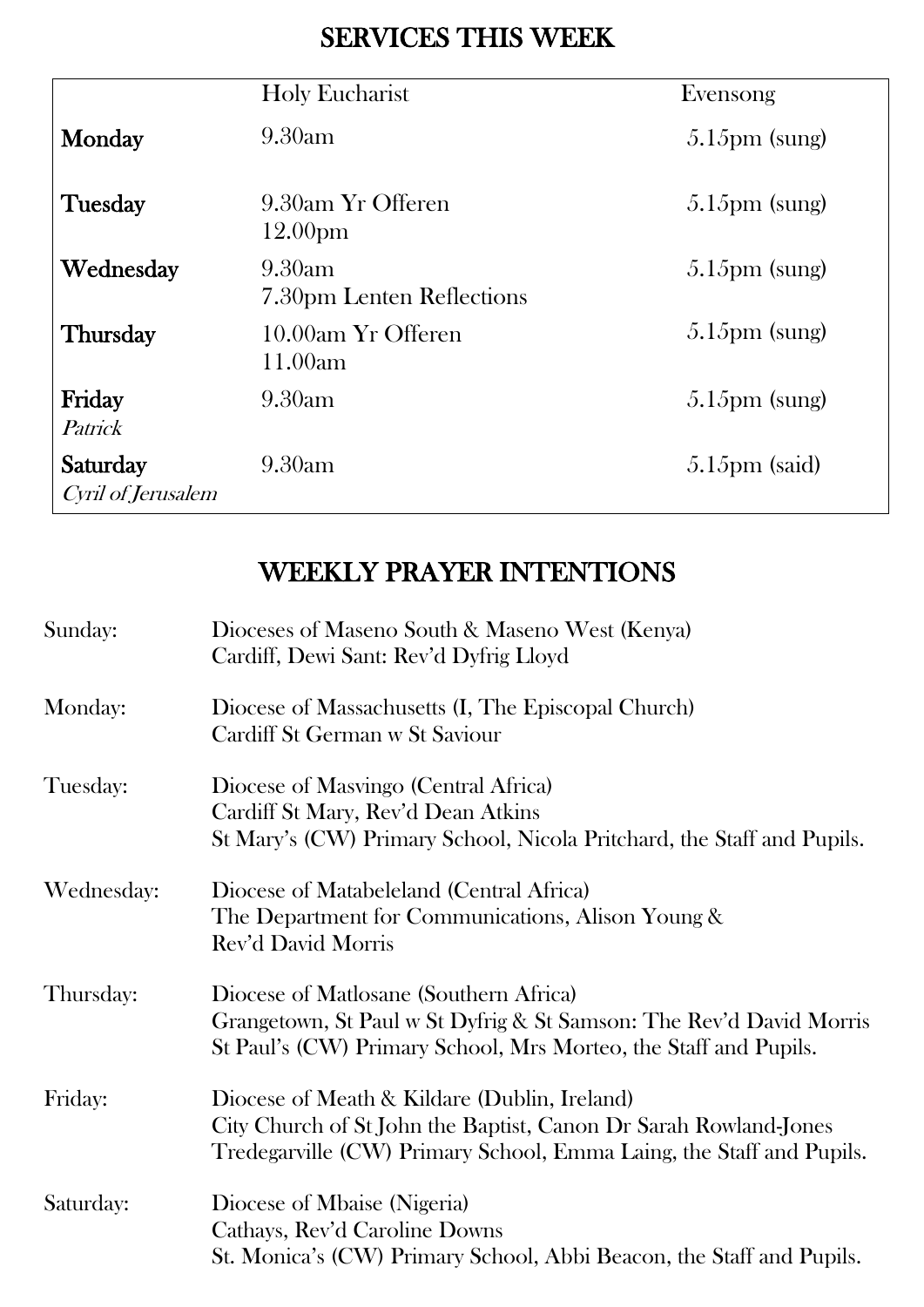## Those Who Have Asked For Prayer

Stephen Williams, Dafydd Hughes, Jean Howells, Diane Jones, Philippa Whitmore, Pat Willmott, Lisa Crispin, Dewi

### The Longterm Sick & Housebound, among them:

Mary Wines, Natalie Doreen Evans, Garfield Griffiths, Morley Lewis, Audrey Lisk, Alun Brunt, Ruth Phelps, Keith Phelps, Sid Baldwin, Fred Mudge, Antonia Watson, Tania Shankland, John Brewster, Tom Bailey, Sue Gaunts, Rachael Bland

## THE DEPARTED

Recently departed: Norman Cunningham, Peter Leech, Derek Venn

#### Year's mind:

| 12 March | Leonard Davies, Bunny Davies, Clive Arthur Mulrooney             |  |
|----------|------------------------------------------------------------------|--|
| 13 March | George James Everett, Kathleen Jeannetta Headworth,              |  |
|          | Sheila Mary Morris, Arthur Reginald Hendrickson                  |  |
| 14 March | Lewis Davies, David John Jones (Priest), Margery Elizabeth Symes |  |
| 15 March |                                                                  |  |
| 16 March | Olwen Gwen Jenkins, Freda Megan Purse, Paul Evans                |  |
| 17 March | Betty Evans, Harold Henry Powell                                 |  |
| 18 March | Eunice Peiris, Dennis Pratt, Mary Keble Court, Beryl Withyman,   |  |
|          | Gethyn Stoodley Thomas, Gwenllian Winifred Morgan,               |  |
|          | Elizabeth Inez Jones, Alan Yate Pitts                            |  |

| <b>DURING THE WEEK</b> |                    |                                                                |  |  |  |
|------------------------|--------------------|----------------------------------------------------------------|--|--|--|
| Monday 13th            | 2.15 <sub>pm</sub> | St Teilo Guild - Visit to Royal Mint                           |  |  |  |
| Tuesday 14th           | 9.30am             | Linen and Vestment Meeting                                     |  |  |  |
| Tuesday 14th           | 7.30 <sub>pm</sub> | Lent Meditation & Discussion Group -<br><b>Prebendal House</b> |  |  |  |
| Wednesday 15th         |                    | 12.30pm Lent Lunch - Prebendal House                           |  |  |  |
| Thursday 16th          | 7.30 <sub>pm</sub> | Concert - RWCMD Chamber Choir                                  |  |  |  |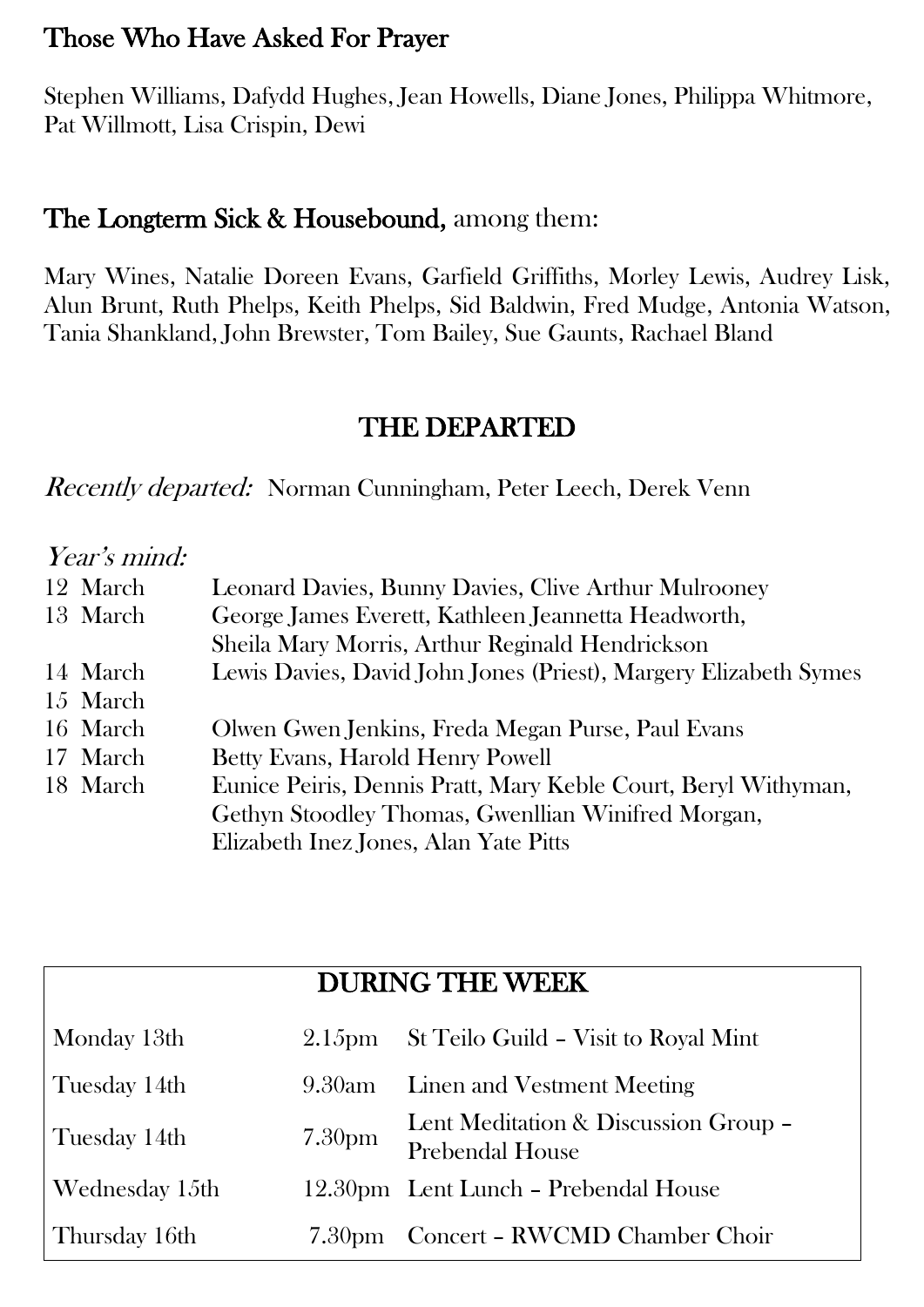## ADVANCE NOTICES

Lent Lunches – Our Annual Lent Lunches continue this Wednesday 15th March at 12.30pm in Prebendal House and on the following Wednesdays, 22nd and 29th March and 5th April. This Wednesday's lunch will be hosted by the Church Wardens and friends. Tickets cost £6, payable at the door. Please join us, the proceeds support the Lent Appeal.

Lent Services – Every Wednesday at 7.30pm throughout Lent we will be holding a Eucharist with Lenten Reflections in the Lady Chapel. The theme for this year is The Way of the Cross with Companions in the Faith.

Lent Appeal – This year our Appeal will support the Cardiff Food Bank. Retiring collections will be taken at the end of the 9am and 11am services each Sunday. Envelopes are provided for use and these can be sent to the Cathedral Office. Many thanks to those who have supported the Food Bank so far, the amount collected weighed in at 128kg which is enough to feed 11 people for three days.

A Meditation and Discussion Group – is being held in Prebendal House by Rev'd Dr Mark Dimond. The group will meet from 7.30-9pm on Tuesday 14th March (Wisdom), 21st March (Patience) and 4th April (Joy). Places are limited, if you wish to attend please sign up at the back of the Cathedral or email: markdimond@churchinwales.co.uk

Royal College of Organists - On Saturday 18th March we will be welcoming members of the Royal College of Organists to play the Cathedral Organ. This is part of an education day in Cardiff - 'Raise Your Game' - and will include two short recitals, the first at 1.30pm will be given by up-and-coming young organist Ben Comeau, and the second at 4.00pm by participants of the course. Why not drop in at some point during the day or come to a performance and enjoy the Nicholson in full flight? Stephen Moore

Cathedral Choir Research Project – Peter West (Student at the Royal Welsh College of Music & Drama) is researching the six Welsh cathedral choirs for his final dissertation. He will be considering how these choirs can be sustained for the future. Questionnaires will be handed out at the Choral Eucharist on the 12th, 19th and 26th March (also available from the stewards or Cathedral Office). If you would like to take part in the survey please complete the questionnaire and hand it to one of the stewards or to the Office by Sunday 2nd April.

Christian Aid Week 14-20th May 2017: Thank you so much to all those who have kindly volunteered to be house-to-house collectors in Christian Aid Week. We are hugely grateful to you all. But we do need a few more! It really doesn't take long: 3 hours should cover envelope delivery and a couple of collecting rounds for 20 houses and it can be done during the day or in the light evenings, so people who work during the day can participate. We supply everything you need for the collection; all you need to supply is your willingness to help. In 2016 the house-to-house collection raised over £7,000. If we could do this again, we could improve the lives of over 1,000 refugees. If you can help, please sign the list on the table at the back of the Cathedral, or contact any of the Christian Aid team (details on the display board). Thank you so much.

Sue Smith (2017 Co-ordinator) 20569234 or [dlsmsmith@msn.com](mailto:dlsmsmith@msn.com)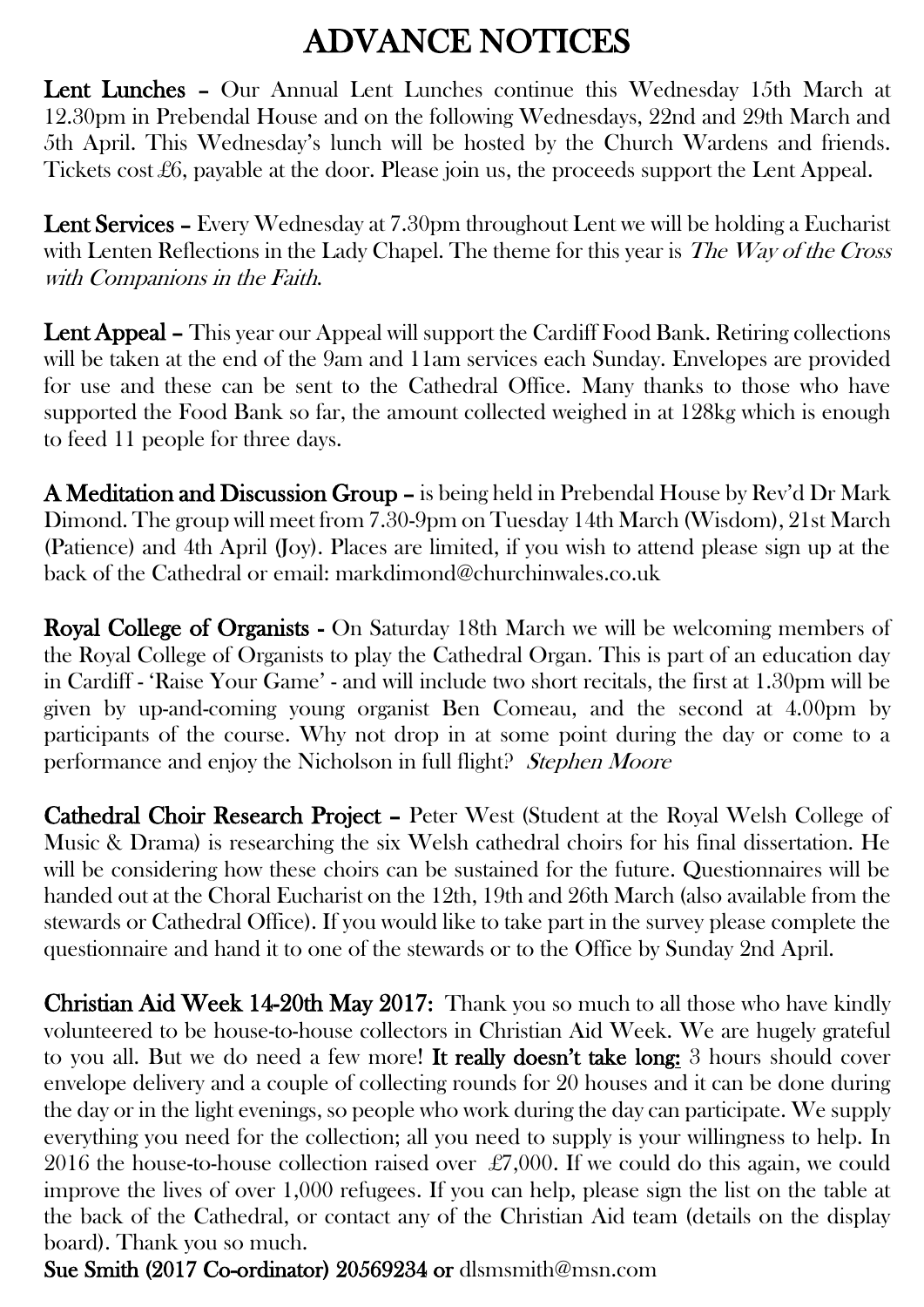### Next Sunday: 19th March 2017

## THIRD SUNDAY of LENT

| 7.30AM  | <b>Matins</b>           |
|---------|-------------------------|
| 8.00AM  | Holy Eucharist          |
| 9.00AM  | Parish Eucharist        |
| 11.00AM | <b>Choral Eucharist</b> |
| 12.30PM | <b>Holy Eucharist</b>   |
| 3.30PM  | <b>Choral Evensong</b>  |

All enquiries about Baptisms and Weddings (& Banns of Marriage) should be made by email or letter to the Cathedral Office

Weekly Notes

Notices for the Weekly Notes to be received no later than 9.30am each Thursday Please send to or telephone the Cathedral Office A printable version of the weekly notes is now on the website [www.llandaffcathedral.org.uk](http://www.llandaffcathedral.org.uk/)